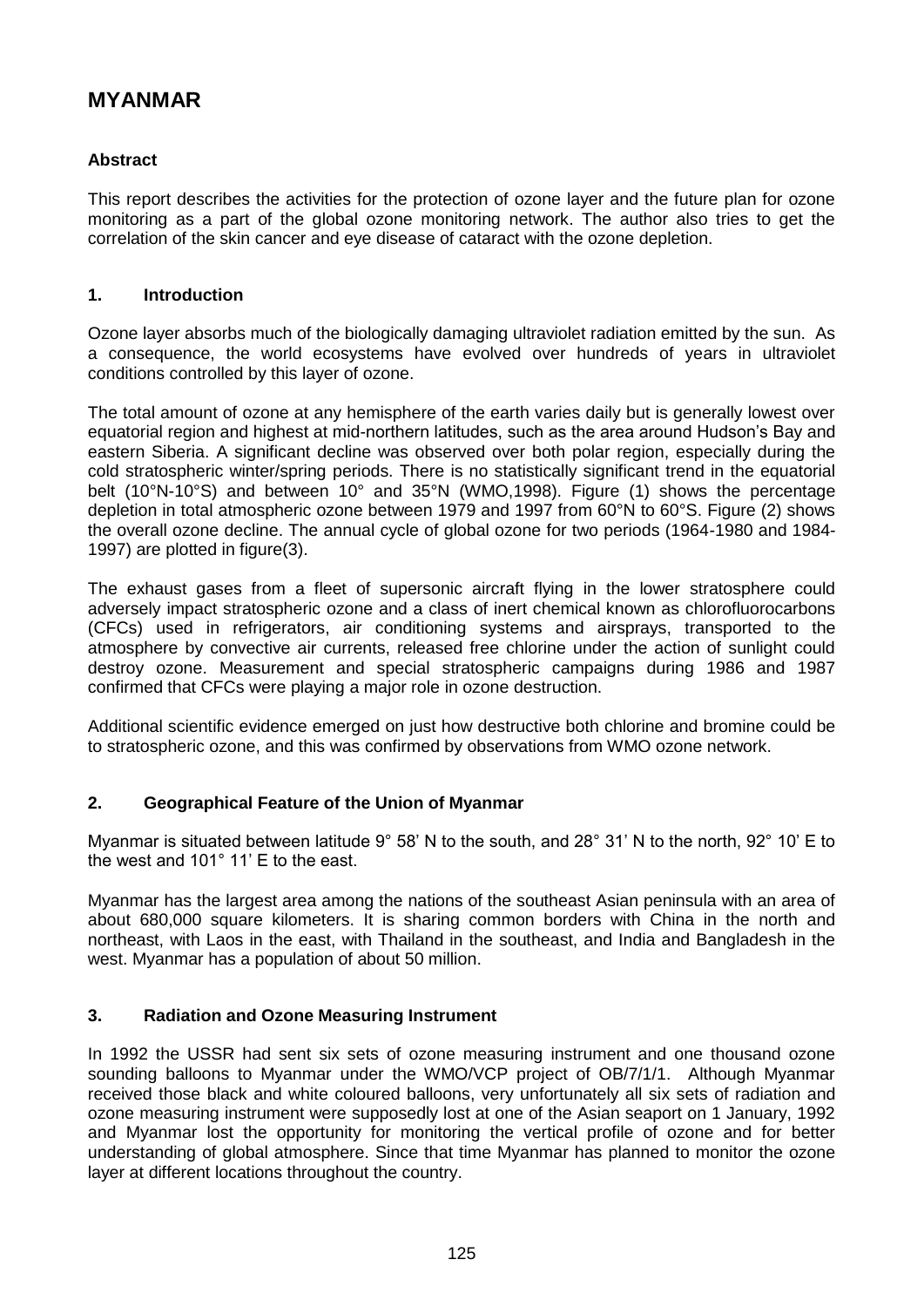### **4. Activities for Protection of the Ozone Layer**

Myanmar has signed many important International Agreements and Conventions including the Vienna Convention and the Montreal Protocol of Protection of the Ozone Layer.

Another activity is the formulation of a country program to phase out Ozone Depleting Substance (ODS). The formulation of the country program was initiated in 1997 with UNDP assistance. It is being carried out by the National Commission for Environmental Affairs acting as lead agency and supported by a country program work team formed within the Agency. An intensive survey was conducted by the work team at the government departments, private entrepreneurs, workshops and individuals who are connected with the use of Ozone Depleting Substance.

The following points are presented to provide an overview of the ODS situation in Myanmar.

In Myanmar, the main ODS consuming sector is the refrigeration and the air conditioning systems.

- CFC 12 is the largest consumed controlled substance in Myanmar and its consumption is steadily increasing from 1994 to 1996.

- Consumption of CFC 11 started in 1996 and is consumed in central air conditioning equipment and cold storage facilities installed during the year.

No ODSs are produced in the country.

The scientists and researchers are aware of ozone depletion, interconnection of ozone depletion and climate change. They also report these information and preventive measures to the policy makers.

The educational public awareness dissemination concerning ozone depletion, causes and the dangerous threat of stratospheric ozone depletion for climate and society and reduction of ozone depletion are being carried out by using different kinds of media.

#### **5. Patients of skin cancer and eye disease**

There are three hospitals established especially for cancer treatment. These are Yangon general hospital, Mandalay general hospital and Tounggyi Sao San Htun hospital.

Only the number of patients suffering from skin canncerand eye disease who took treatment at the general hospitals (at Yangon and Mandalay) and eye, ear, nose and throat hospitals (at Yangon and Mandalay) are collected. Among those diseases the possible disease of cancer due to ozone depletion and the number of those patients are sorted as shown in Tables 1 and 2.

The commonest cancer at Yangon General Hospital from the year 1993 to 1999 are shown in tables 3, 4, 5. The number of patients of eye disease "cataract" which is caused by the ozone depletion is sorted out from collected eye diseases and it is shown in table 6. Actually these data do not represent the country's total because the number of patients who have taken medical treatment at private and cooperative clinics and hospitals, indigenous hospitals and indigenous medicine practitioners are not included.

### **6. Future Plan for Monitoring Ozone layer**

The global average of ozone distribution and the locations of the WMO ground-base ozone network are shown in Figure 4. This figure shows that the ozone measuring stations are less and inadequate in the tropical region. If WMO provides the ozone measuring instruments to install Myanmar, which lies in the tropics, and the northern Myanmar situates at the boundary of subtropics, it will fulfill the requirement of more measuring ozone stations in the tropics. Myanmar has arranged proposed locations for installation of ozone measuring instruments at existing six different meteorological stations throughout the country when the opportunity for receiving ozone measuring instruments comes. These proposed locations are shown in figure 5.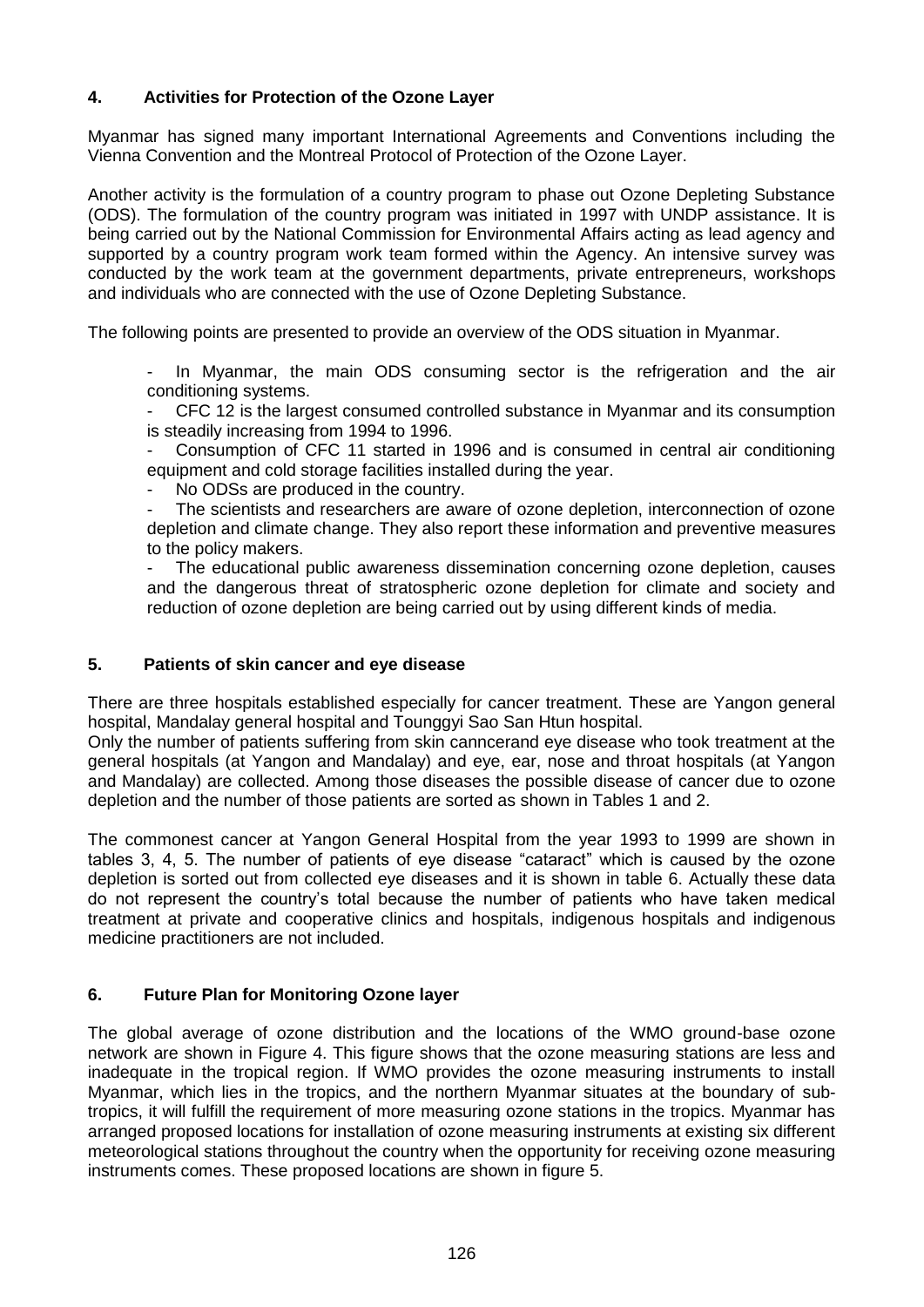### **7. Concluding Remark**

Although the number of patients suffering from skin cancer and eye disease are increasing in the year 2001 compared with those of the earlier years the correlation between the number of those patients and ozone depletion is not significant.

This may be due to the following reasons:

1. Myanmar lies in the tropics in which no downward trend in ozone has been observed in equatorial belt (10°N-10°S) and between 10° and 35°N.

2. The number of patients of skin cancer and eye disease collected here does not represent the country's total number of patients.

Monitoring of ozone layer and the expanded activities to protect the ozone layer are inevitable task in Myanmar.

#### **Acknowledgement**

The author is grateful to Dr. San Hla Thaw, Acting Director General, Department of Meteorology and Hydrology for his keen interest, encouragement and suggestions for this report. The author is also thankful to the authorities of Yangon and Mandalay general hospital, eye hospital (Yangon), nose and throat hospital (Mandalay) for providing the required data.

#### **References**

| 1. Bojkov, RD  | International Assessment of Ozone Depletion: 1998.                           |
|----------------|------------------------------------------------------------------------------|
|                | WMO bulletin. Volume 48. No. 1. January 1999. PP 35-44.                      |
| 2. Chanin, ML  | Stratospheric ozone and its Impact on Climate Change.                        |
|                | WMO bulletin. Volume 50. No. 1. January 2001, PP 41-45.                      |
|                | 3. WMO and Ozone Convention. WMO's role towards recovery of the ozone layer. |
|                | WMO bulletin. Volume 50. No. 2. April 2001, PP 118-122.                      |
| 4. Zerefos, C. | Observed Long-term Ozone and UV Changes.                                     |
|                | European Commission. Air pollution research report 77.                       |
|                | PP 237-245.                                                                  |
|                |                                                                              |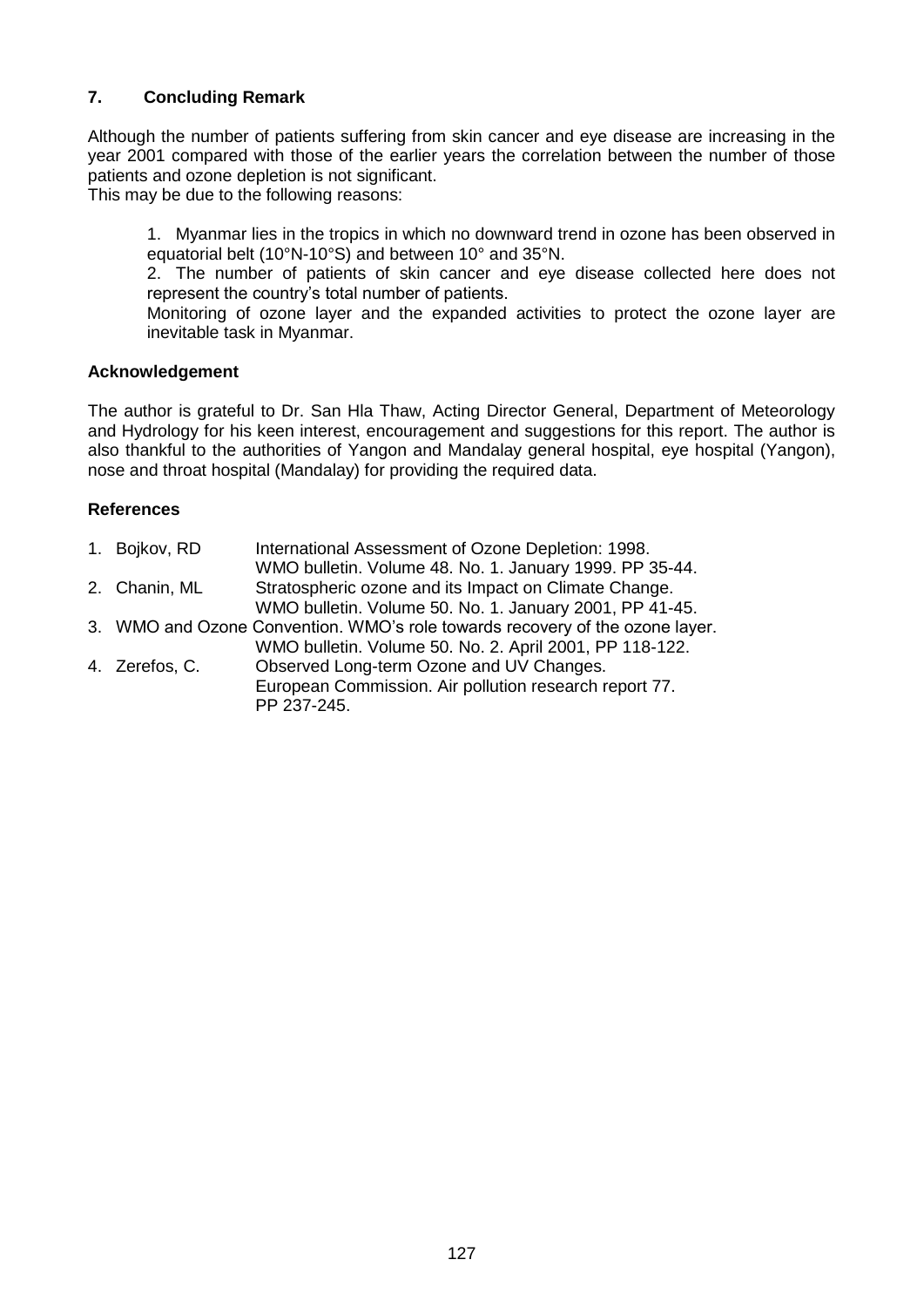### Oncology Department Mandalay General Hospital

| Serial No.     | Year | <b>Disease</b> |                |                |
|----------------|------|----------------|----------------|----------------|
|                |      | Skin           | Malignment     | Cell<br>Basal  |
|                |      |                | Malaenoma      | Carcinoma      |
| 1              | 1964 | 13             |                |                |
| 2              | 1965 | 23             |                |                |
| 3              | 1966 | 18             |                |                |
| 4              | 1967 | 15             |                |                |
| 5              | 1968 | 23             |                |                |
| 6              | 1969 | 21             |                |                |
| $\overline{7}$ | 1970 | 23             |                |                |
| 8              | 1971 | 25             |                |                |
| 9              | 1972 | 21             |                |                |
| 10             | 1973 | 20             | 1              |                |
| 11             | 1974 | 21             |                |                |
| 12             | 1975 | 15             |                |                |
| 13             | 1976 | 9              |                |                |
| 14             | 1977 | 11             |                |                |
| 15             | 1978 | 7              |                |                |
| 16             | 1996 | 9              | 5              |                |
| 17             | 1997 | 11             | 5              |                |
| 18             | 1998 | 24             | 4              | $\overline{2}$ |
| 19             | 1999 | 23             | 6              |                |
| 20             | 2000 | 22             | $\overline{2}$ | 15             |
| 21             | 2001 | $\star$        | $\star$        | ¥              |

\* Data not including.

Table (1). Number of cancer patient at Mandalay General Hospital.

Radiotheraphy Department Yangon General Hospital

| Serial | Year       | Disease     |            |           |                      |
|--------|------------|-------------|------------|-----------|----------------------|
| No.    |            | <b>Skin</b> | Malignment | Malaenoma | Cell<br><b>Basal</b> |
|        |            |             | Malaenoma  |           | Carcinoma            |
|        | 2000       | 2           |            | 10        | ⌒                    |
|        | 2001       | 12          | 5          |           |                      |
| 3      | 2002       | 4           |            |           |                      |
|        | (up to     |             |            |           |                      |
|        | 15-2-2002) |             |            |           |                      |

Table (2). Number of cancer patient at Yangon General Hospital.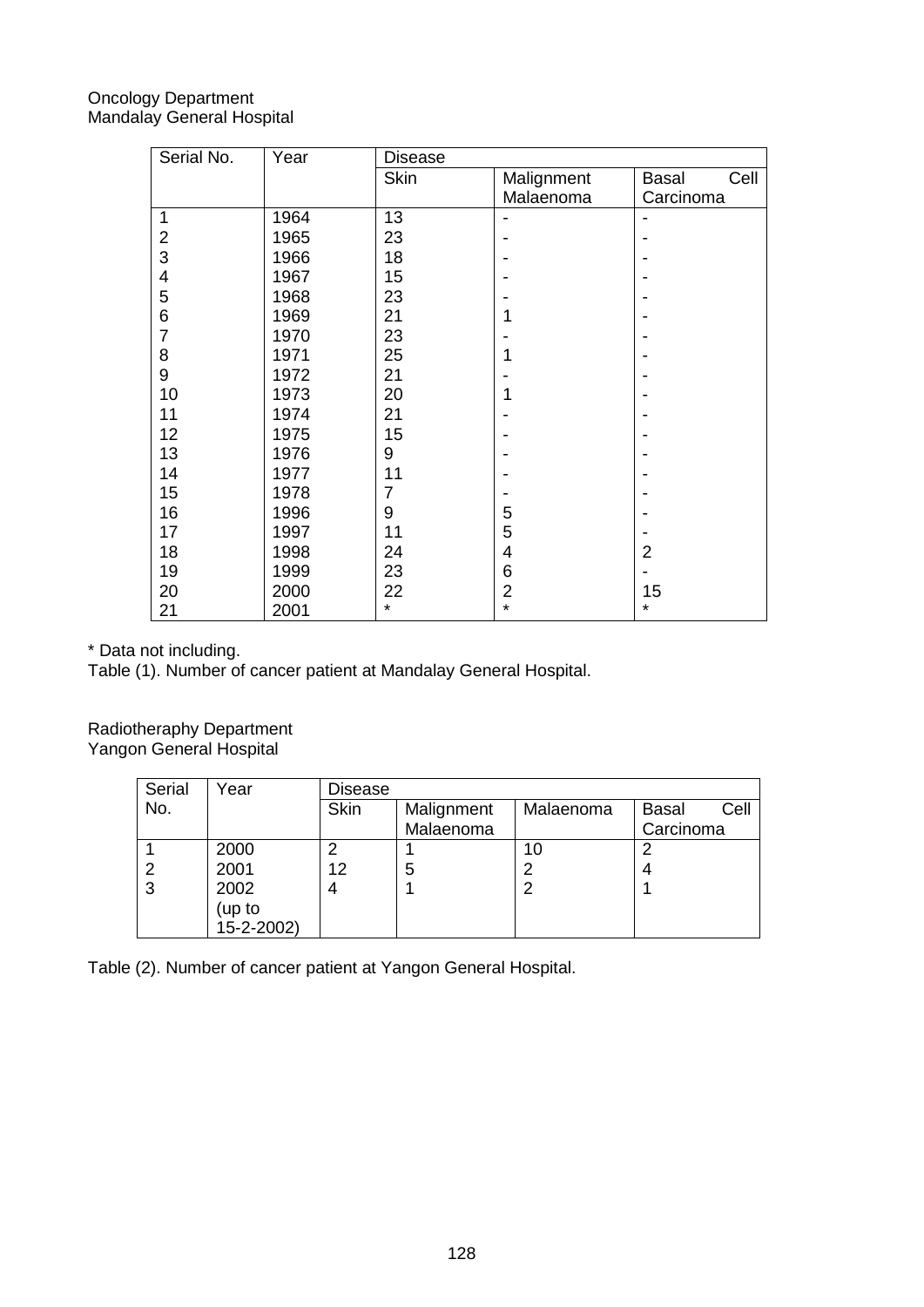## Table 3. TEN **COMMONEST** CANCERS FOR ALL PATIENTS (1993-99)

| <b>NO. OF CASES</b> |                          |             |               |              |                |
|---------------------|--------------------------|-------------|---------------|--------------|----------------|
| <b>ICD</b>          | <b>TYPE OF CANCER</b>    | <b>MALE</b> | <b>FEMALE</b> | <b>TOTAL</b> | <b>PERCENT</b> |
|                     |                          |             |               |              |                |
| 180                 | <b>CA CERVIX</b>         | 0           | 2947          | 2947         | 16.99%         |
| 174                 | <b>CA BREAST</b>         | 0           | 2787          | 2787         | 16.07%         |
| 162                 | <b>CA LUNG</b>           | 1712        | 897           | 2609         | 15.04%         |
| 161                 | <b>CA LARYNX</b>         | 758         | 223           | 981          | 5.66%          |
| 150                 | <b>CA OESOPHAGUS</b>     | 453         | 205           | 658          | $3 - 9%$       |
| 202                 | <b>NHL</b>               | 350         | 257           | 607          | 3.50%          |
| 147                 | <b>CAPNS</b>             | 356         | 155           | 511          | 2.95%          |
| 151                 | <b>CA STOMACH</b>        | 210         | 167           | 377          | 2.17%          |
| 173                 | SKIN OTHER THAN MELANOMA | 193         | 161           | 354          | 2.04%          |
| 141                 | <b>CA TONGUE</b>         | 210         | 122           | 332          | 1.91%          |
|                     | <b>ALL CANCERS</b>       | 7159        | 10187         | 17346        |                |

## Table 4. TEN COMMONEST MALE CANCERS **(1993-99)**

| <b>ICD</b> | <b>TYPE OF CANCER</b>           | <b>NO. OF CASES</b> | <b>PERCENT</b> |
|------------|---------------------------------|---------------------|----------------|
| 162        | <b>CA LUNG</b>                  | 1712                | 23.91%         |
| 161        | <b>CA LARYNX</b>                | 758                 | 10.59%         |
| 150        | <b>CA OESOPHAGUS</b>            | 453                 | 6.33%          |
| 147        | <b>CA PNS</b>                   | 356                 | 4.97%          |
| 202        | <b>NHL</b>                      | 350                 | 4.89%          |
| 187        | <b>CA PENIS</b>                 | 295                 | 4.12%          |
| 141        | <b>CA TONGUE</b>                | 210                 | 2.93%          |
| 151        | <b>CA STOMACH</b>               | 210                 | 2.93%          |
| 173        | <b>SKIN OTHER THAN MELANOMA</b> | 193                 | 2.70%          |
| 196        | SECONDARY AND UNSPECIFIED L/N   | 173                 | 2.42%          |
|            | <b>ALL MALE CANCERS</b>         | 7159                |                |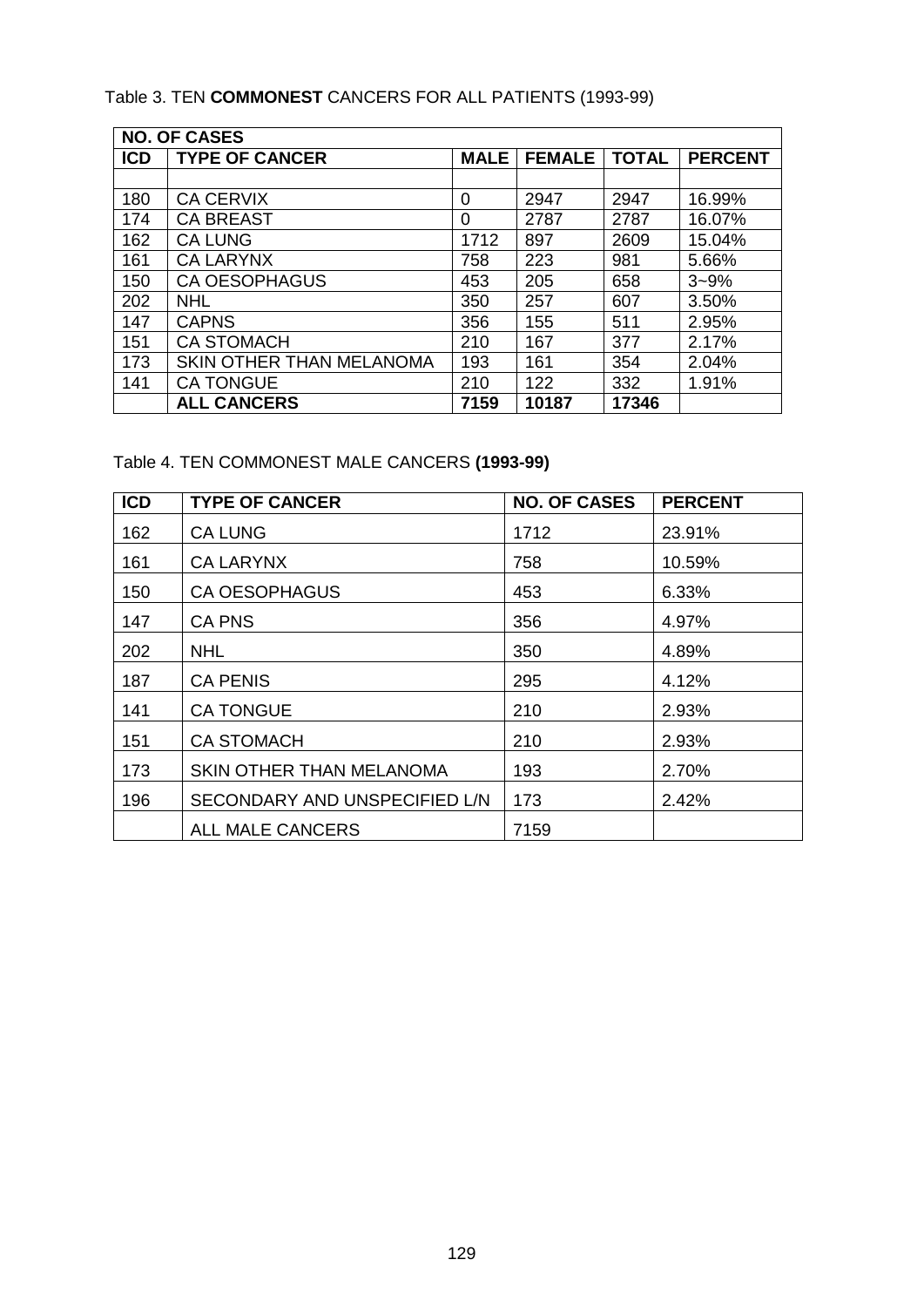## Table 5. TEN **COMMONEST FEMALE CANCERS (1993-99)**

| <b>ICD</b> | <b>TYPE Of CANCER</b>     | <b>NO. OF CASES</b> | <b>PERCE</b><br>NΤ |
|------------|---------------------------|---------------------|--------------------|
| 180        | <b>CA CERVIX</b>          | 2947                | 28.83%             |
| 174        | <b>CA BREAST</b>          | 2787                | 27.36%             |
| 162        | <b>CALUNG</b>             | 897                 | 8.81%              |
| 202        | <b>NHL</b>                | 257                 | 2.52%              |
| 161        | <b>CALARVNX</b>           | 221                 | 2.11%              |
| 150        | <b>CAOESOPHAGUS</b>       | 205                 | 2.01%              |
| 183        | <b>CA OVARY</b>           | 203                 | 1.99%              |
| 182        | <b>CAUTERINESOQY</b>      | 184                 | 1.81%              |
| 151        | <b>CA STOMACH</b>         | 167.                | 114%               |
| 173        | <b>SKIN OTHER THAN</b>    | 161                 | 1.58%              |
|            | <b>MELANOMA</b>           |                     |                    |
|            | <b>ALL FEMALE CANCERS</b> | 10187               |                    |

| Serial | Year | Hospital            |                                |  |
|--------|------|---------------------|--------------------------------|--|
| No.    |      | Yangon Eye Hospital | Mandalay Eye, Ear, Nose<br>and |  |
|        |      |                     | <b>Throat Hospital</b>         |  |
| 1.     | 1991 | 3582                | $\star$                        |  |
| 2.     | 1992 | 3342                | $\star$                        |  |
| 3.     | 1993 | 3483                | $\star$                        |  |
| 4.     | 1994 | 3459                | $\star$                        |  |
| 5.     | 1995 | 3661                | $\star$                        |  |
| 6.     | 1996 | 3967                | $\star$                        |  |
| 7.     | 1997 | 3741                | 874                            |  |
| 8.     | 1998 | 3289                | 798                            |  |
| 9.     | 1999 | 2655                | 806                            |  |
| 10.    | 2000 | 3021                | 792                            |  |
| 11.    | 2001 | 4094                | 1167                           |  |

\* Data not collected.

Table (6). Numbers of patient of eye disease "cataract" who take treatment at the government hospital.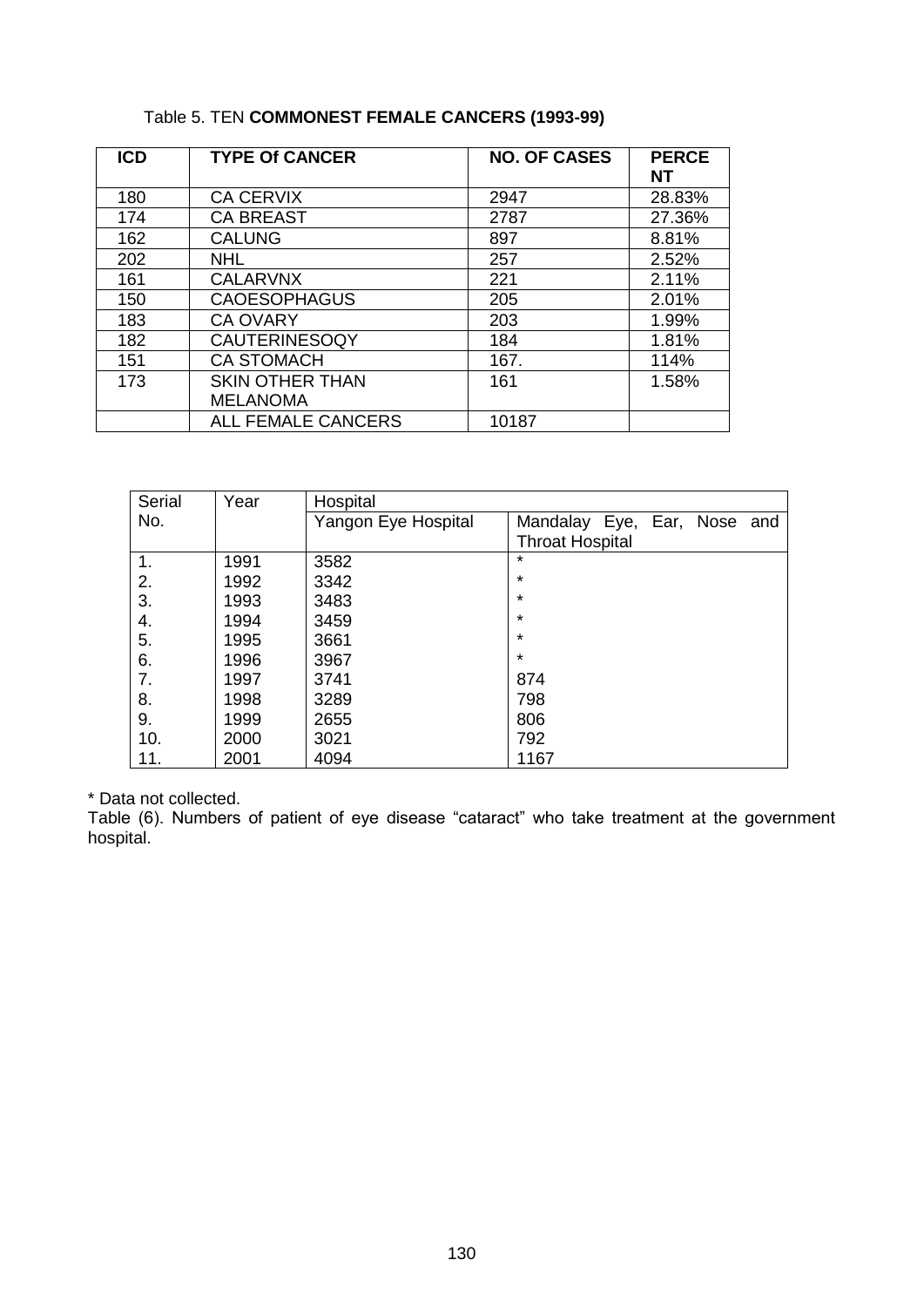

Fi - North-to-south ozone depletion, 1979-1997



Figure 2- Deviations in total ozone (expressed in per cent of baseline monthly mean), area-weighted over 60°S-60°N from ground-based stations averaged in 5° latitude zones. A seasonal trend model, including solar and Quasi-Biennial Oscillation effects, was fitted to ozone over the period January 1979 to May 1991. The bold vertical line is the time of the Mt. Pinatubo eruption in May 1991.

t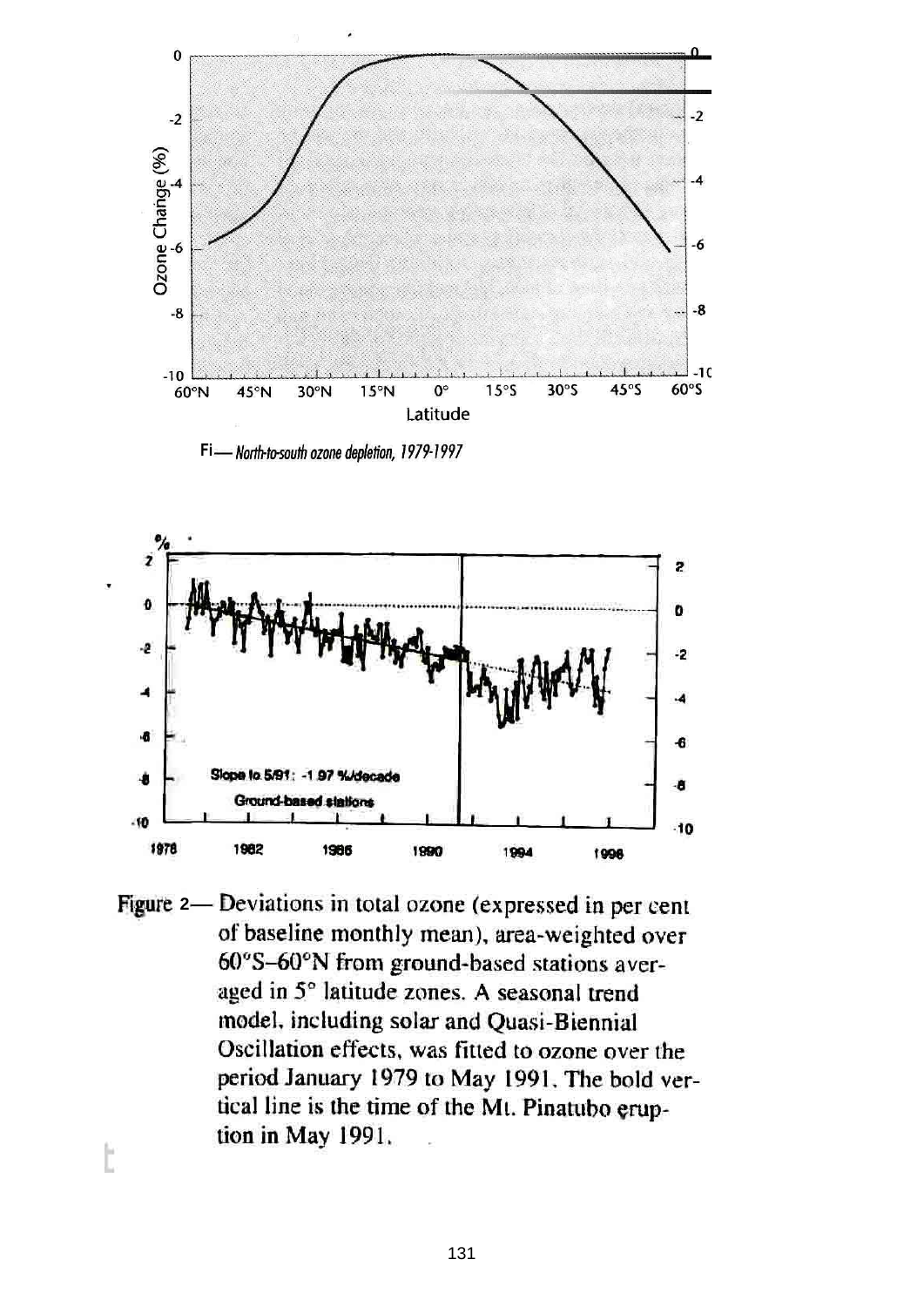

Figure 3-Global ozone average (area-weighted) for two periods as function of season (Updated from Bojkov and Fioletov, JGR, 1995}



Figure 4- Average total ozone disstriubtion: location of WMO ground-based ozone network